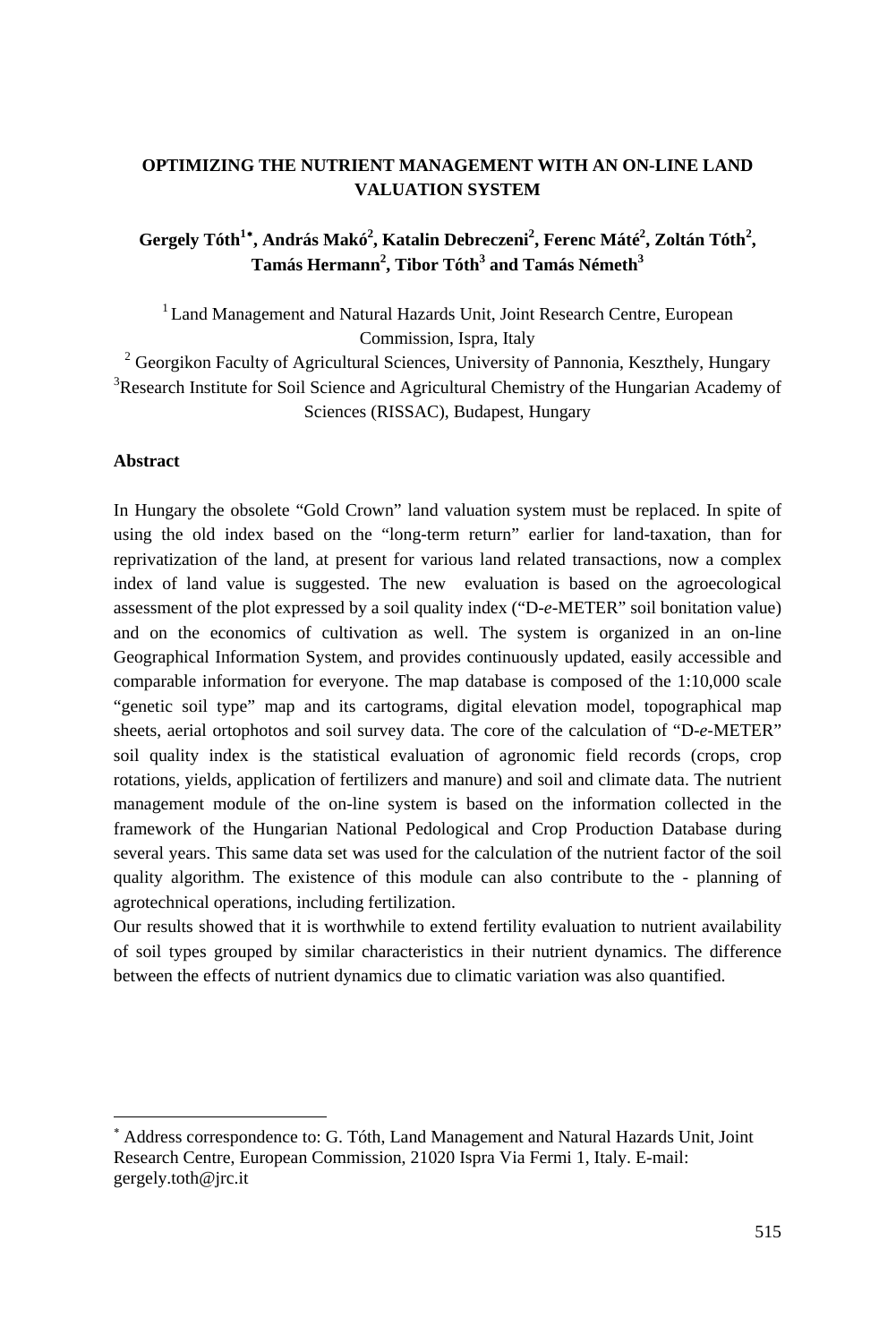#### **Introduction**

Soil quality remains a central topic for research all over the world (Tóth et al., 2005, 2007). There is a clear linkage between long-term sustainability of agricultural production and soil quality. Consequently soil evaluation should provide a framework not only for assessment of soil quality per se, but to provide a framework for optimal management of the land.

In the land productivity assessment not only stable soil characteristics, but temporary ones are also included. The effect of nutrient regime on the site-specific yield potential is considered in a uniform system, which provides options to optimize land use planning and nutrient management with environmental and economic criteria (Gaál et al., 2003).

Taking into consideration Hungarian ecological conditions, scientific antecedents and background, as well as the existing databases, the objective of the research was to incorporate the factor of soil nutrient level to a newly developed "D-*e*-METER" land evaluation model (Gaál et al., 2003), that can be suitable for practical use at field level. As part of this work, the first step was the classification of soils according to their known nutrient dynamics properties, followed by the analysis of the effect of nutrient levels influencing fertility.

Since the land evaluation model was designed for practical field-scale use, the scope and quality of the data already available or easily obtainable for every field had to be taken into consideration. The most detailed information on soil properties is to be found in 1:10,000 scale soil maps, which can thus be used as the basis for land evaluation. Another source of information is provided by regular soil tests that can help to adjust the actual land productivity indices by the nutrient factor.

#### **Materials and methods**

In order to achieve the aims to include soil nutrient level into a land evaluation model a national field-level soil, fertilization and yield database, the so-called National Pedological and Crop Production Database (NPCPD; AIIR) was analyzed.

In addition to yield data for five consecutive years (1985-1989) for an average of 80,000 cultivated plots covering about 4 million hectares of arable land each year, the NPCPD also contain data on the soil type of the plots, information on major soil attributes, results of nutrient tests and the amounts of fertilizers applied.The meteorological factors determining land productivity were taken into consideration using the ratios reported by Szász (2002).

In the next step of the data preparation fields with intensive fertilization  $(N> 125 \text{ kg/ha})$  have been selected. The selected fields were grouped by their soil types and major soil characteristics (soil texture, pH and carbonate) to so-called 'Terrain Groups' according to the procedure laid down in MÉM (Patócs, 1987). Basic concept of this grouping is that certain taxonomic soil units show similarities in their nutrient regime and these similarities determine their fertilization response and yield capabilities. 126 units of the Hungarian taxonomic soil classification were grouped to 6 (I-VI) 'Terrain Groups' based on the material and energy flow and attribute characteristics of soils.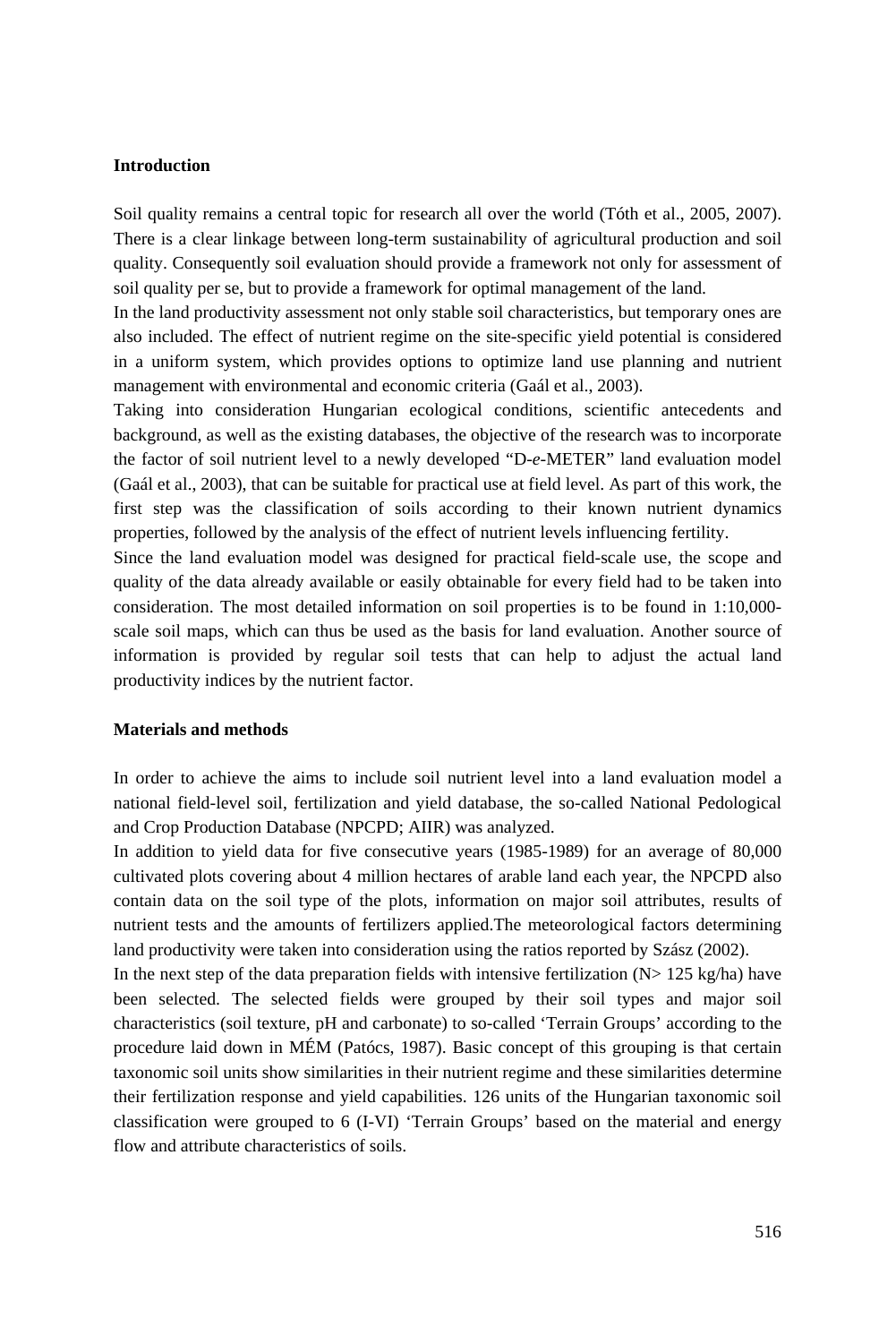During the analysis of the effect of nutrient level, expected (mean) wheat yields have been calculated for the six different nutrient level classes for N, P, K separately, for each Terrain Group. From the mean yield levels of the nutrient classes, an overall mean yield level has been calculated, as a reference yield level for further comparisons. This paper present the results of Terrain Groups I and II. (I. Soils with balanced material regime; II. Soils with leaching material regime).

#### **Results and discussion**

The differences between the characteristics of nutrient effects of the two Terrain Groups (I. and II) may originate from the differences in structure, texture, pH, organic matter content and consequent influences of these soil-specific characteristics.

Mean yield levels of soils with similar nutrient level categories were higher in Terrain Group I in each case, underlying the importance of other factors. The most precise land evaluation model can be achieved by studying and quantifying the soil attributes with the greatest influence on the capacity of the soil to supply water and nutrients, for each soil type.

Our results demonstrate that the difference between expected crop yields – and consequent land evaluation factor – vary across the years. Yield performance and consequent coefficient value (Figure 1) under optimal climatic conditions is considerably higher in the upper zone of nitrogen availability in both Terrain Groups. However saturation points are different for soils with different material regimes. The lower level of nitrogen availability decreases yields in a relatively larger extent in years with suboptimal climate in both Terrain Groups and this phenomenon is reflected in low coefficient values. The spread of coefficient values are larger in both Terrain Groups in the suboptimal years compared to the "average" years, indicating that increasing nutrient content - besides under favorable conditions (optimal year) - are also important under climatic constrains (suboptimal year). In an 'average' year there is a constant increase of yields with increasing level of nitrogen content in Terrain Group I up to excessive nutrient level, however in Terrain Group II the yield reaction follows a saturation and a decline after a maximum value of nutrient availability. Since group I contains soils with balanced material regime there is an overall increase in the curve due to large nutrient buffering capacity (as defined by J.S. Owen). On the other hand in the group II of soils with leaching material regime there is a decline in the yields even at relatively lower nutrient levels, since there is leaching of nutrients and the unfavourable consequences, such as physiological traits, unbalanced nutrition in this group contribute to a decrease at higher nutrient levels (Table 1).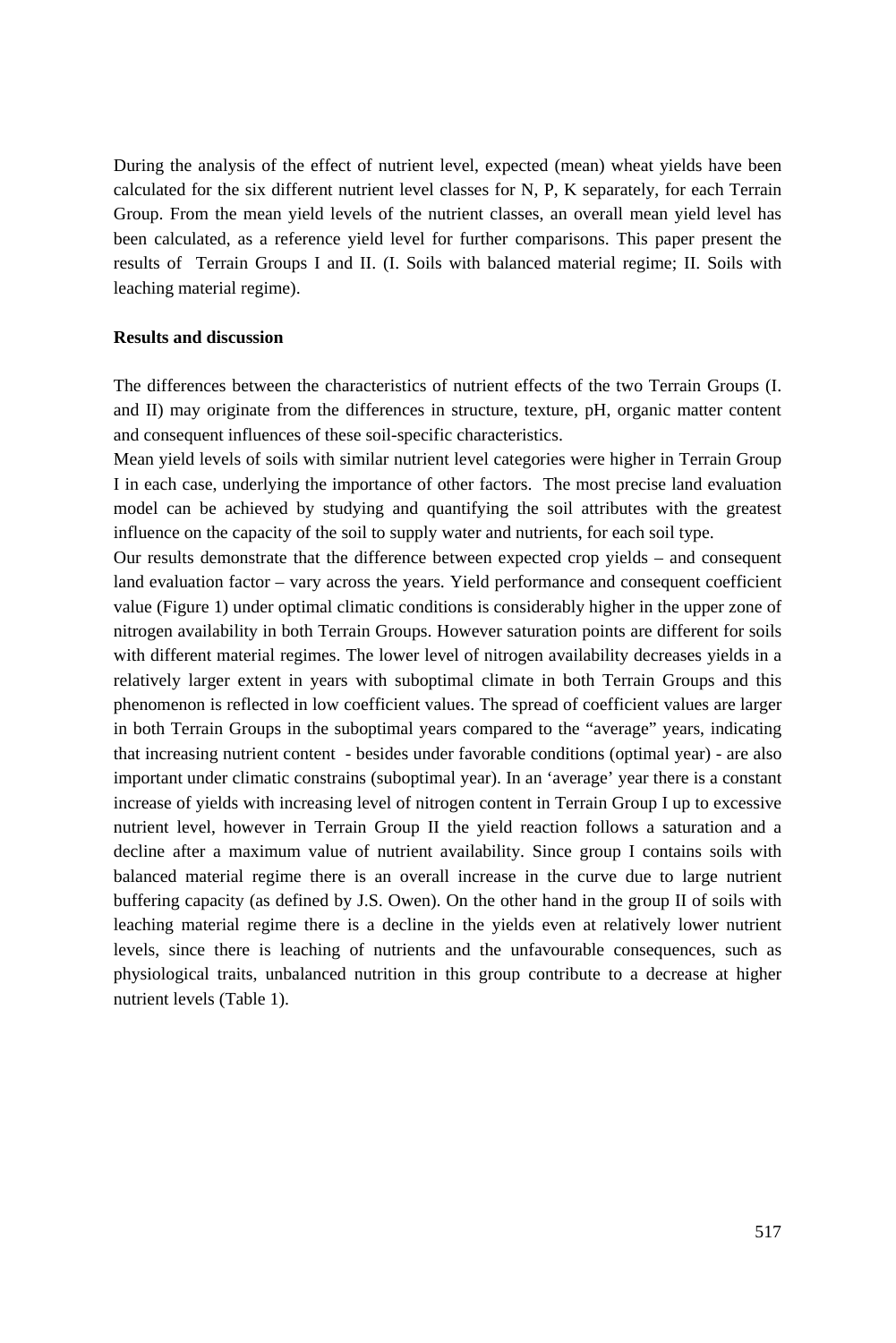

**a)** Terrain Group I (soils with balanced material regime)

**b)** Terrain Group II (soils with leaching material regime)



Figure 1. The effect of nitrogen level and climatic year type on wheat yields

In Terrain Group I the difference between the impact of low and high amount of available P is largest in optimal years, meaning an increasing positive yield reaction to P up to level 5. In suboptimal years, on the contrary, there can hardly be observed any impact of increasing level of P. Terrain Group II shows different phosphorous reaction: meteorological effects show little impact. The increase with the higher amount of nutrient in soil is observed to P level 4 (optimal years) and 5 (average and suboptimal years) followed by a decrease at the excessive levels (further data in Tóth et al., 2007).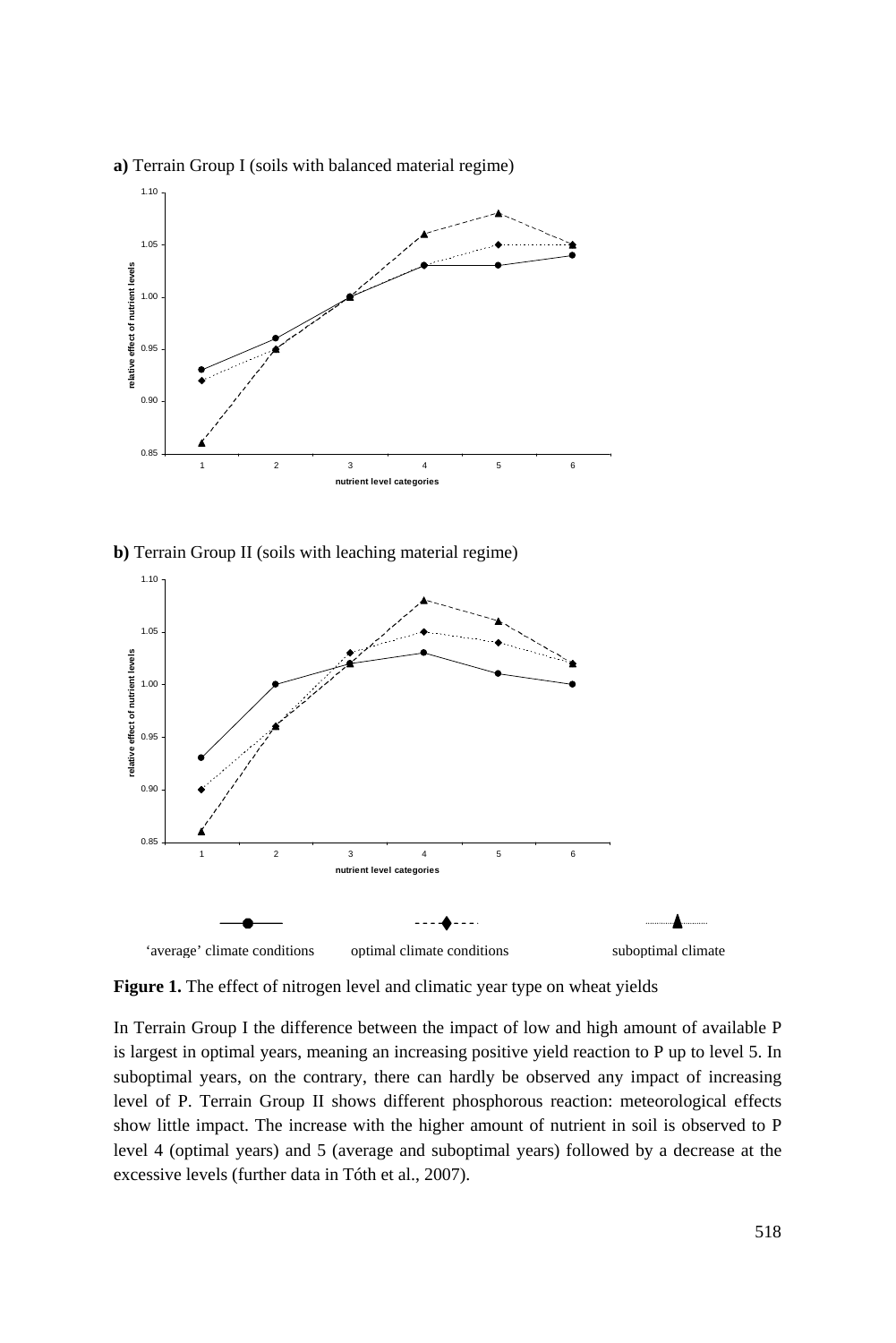Potassium effects show different trends, throughout the years and in comparison to different Terrain Groups. In Terrain Group I in optimal year the spread of the relative effect of nutrient level is larger over the spectrum of different K contents showing that the dynamics of K is strongly linked to available water. In years when water is not a limiting factor the higher K levels will positively influence yields until a saturation point at category 5 of the K

level. On the contrary under suboptimal climate conditions the effect of higher K levels on yields stay at a surplus of only 2-3 percentage, showing the influence of dry fixation of potassium (further data in Tóth et al., 2007).

Theoretically, the actual productivity index of any crop field can be modified by factor values calculated with the method introduced in this paper. However, the fertilizer response of different soil types within the same Terrain Group may be different. Therefore, further studies will be necessary to calculate the parameters and to validate the method for different soil types.

|                                       |  |  | <b>Table 1.</b> The effect of different nutrient levels on the productivity of soils in Terrain Groups I |  |  |  |  |  |  |
|---------------------------------------|--|--|----------------------------------------------------------------------------------------------------------|--|--|--|--|--|--|
| and II with different material regime |  |  |                                                                                                          |  |  |  |  |  |  |
| a) the effect of different N levels   |  |  |                                                                                                          |  |  |  |  |  |  |

| $\mathbf{u}$ , the effect of university is not the |                                                                 |                                                                         |           |       |                                                 |                                                                     |                                             |  |  |  |
|----------------------------------------------------|-----------------------------------------------------------------|-------------------------------------------------------------------------|-----------|-------|-------------------------------------------------|---------------------------------------------------------------------|---------------------------------------------|--|--|--|
| Terrain<br>Group                                   | level <sup>1</sup><br>N<br>(based<br>on<br>organic<br>matter %) | Mean<br>wheat<br>yield<br>(adjusted<br>by climate<br>factor)<br>(kg/ha) | <b>SD</b> | n     | Mean<br>yield of<br>Terrain<br>Group<br>(kg/ha) | Weighted<br>average<br>yield<br>of<br>Terrain<br>Group <sup>2</sup> | Coefficients<br>of nutrient<br>level effect |  |  |  |
|                                                    | 1                                                               | 5766                                                                    | 1478      | 1706  |                                                 | 6180                                                                | 0.93                                        |  |  |  |
|                                                    | 2                                                               | 5948                                                                    | 1365      | 5064  | 6294                                            |                                                                     | 0.96                                        |  |  |  |
|                                                    | 3                                                               | 6209                                                                    | 1307      | 20133 |                                                 |                                                                     | 1.00                                        |  |  |  |
|                                                    | 4                                                               | 6347                                                                    | 1254      | 29448 |                                                 |                                                                     | 1.03                                        |  |  |  |
|                                                    | 5                                                               | 6381                                                                    | 1245      | 15325 |                                                 |                                                                     | 1.03                                        |  |  |  |
|                                                    | 6                                                               | 6427                                                                    | 1309      | 11178 |                                                 |                                                                     | 1.04                                        |  |  |  |
|                                                    | 1                                                               | 5001                                                                    | 1375      | 1188  | 5469                                            | 5365                                                                | 0.93                                        |  |  |  |
|                                                    | 2                                                               | 5357                                                                    | 1348      | 5272  |                                                 |                                                                     | 1.00                                        |  |  |  |
|                                                    | 3                                                               | 5494                                                                    | 1347      | 23331 |                                                 |                                                                     | 1.02                                        |  |  |  |
| Ш                                                  | 4                                                               | 5525                                                                    | 1416      | 18812 |                                                 |                                                                     | 1.03                                        |  |  |  |
|                                                    | 5                                                               | 5443                                                                    | 1419      | 7335  |                                                 |                                                                     | 1.01                                        |  |  |  |
|                                                    | 6                                                               | 5368                                                                    | 1338      | 3012  |                                                 |                                                                     | 1.00                                        |  |  |  |

1 Nutrient levels

1- very low  $2 - \text{low}$ 

3- medium

4- sufficient

5- good

6- excessive 2 mean value of the average yields on different nutrient levels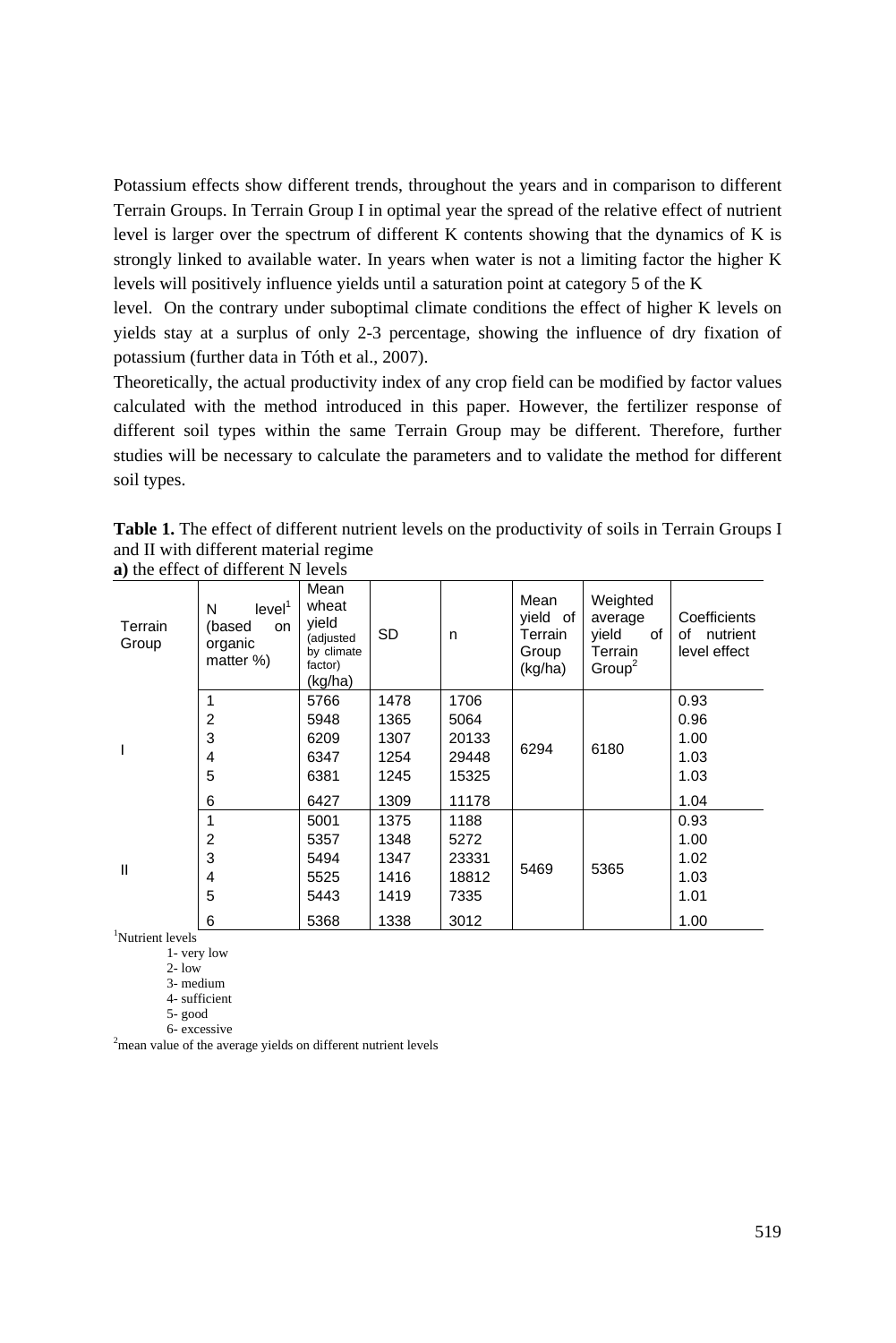| Terrain<br>Group | AL-soluble<br>$P_2O_5$ level <sup>1</sup> | Mean<br>wheat<br>vield<br>(adjusted<br>by climate<br>factor) | SD   | n     | Mean<br>yield of<br>Terrain<br>Group<br>(kg/ha) | Weighted<br>average<br>vield<br>of<br>Terrain<br>Group <sup>2</sup> | Coefficients<br>of nutrient<br>level effect |
|------------------|-------------------------------------------|--------------------------------------------------------------|------|-------|-------------------------------------------------|---------------------------------------------------------------------|---------------------------------------------|
|                  |                                           | (kg/ha)                                                      |      |       |                                                 |                                                                     |                                             |
|                  | 1                                         | 5909                                                         | 1387 | 3278  |                                                 |                                                                     | 0.95                                        |
|                  | $\overline{2}$                            | 6069                                                         | 1328 | 5442  | 6294                                            | 6200                                                                | 0.98                                        |
|                  | 3                                         | 6176                                                         | 1312 | 11774 |                                                 |                                                                     | 1.00                                        |
|                  | 4                                         | 6295                                                         | 1242 | 15150 |                                                 |                                                                     | 1.02                                        |
|                  | 5                                         | 6370                                                         | 1277 | 20796 |                                                 |                                                                     | 1.03                                        |
|                  | 6                                         | 6382                                                         | 1286 | 26414 |                                                 |                                                                     | 1.03                                        |
|                  |                                           | 4955                                                         | 1423 | 2788  |                                                 | 5407                                                                | 0.80                                        |
|                  | $\overline{2}$                            | 5285                                                         | 1399 | 10914 |                                                 |                                                                     | 0.98                                        |
| Ш                | 3                                         | 5530                                                         | 1359 | 15051 | 5469                                            |                                                                     | 1.02                                        |
|                  | 4                                         | 5587                                                         | 1344 | 13648 |                                                 |                                                                     | 1.03                                        |
|                  | 5                                         | 5617                                                         | 1382 | 6045  |                                                 |                                                                     | 1.04                                        |
|                  | 6                                         | 1381<br>5471                                                 |      | 10504 |                                                 |                                                                     | 1.01                                        |

**b**) The effect of different  $P_2O_5$  levels

**c**) The effect of different  $K_2O$  levels

| Terrain<br>Group | AL-soluble<br>$K_2O$ level <sup>1</sup> | Mean<br>wheat<br>vield<br>(adjusted<br>by climate<br>factor)<br>(kg/ha) | <b>SD</b> | n     | Mean<br>vield of<br>Terrain<br>Group<br>(kg/ha) | Weighted<br>average<br>yield<br>of<br>Terrain<br>Group <sup>2</sup> | Coefficients<br>of<br>nutrient<br>level effect |
|------------------|-----------------------------------------|-------------------------------------------------------------------------|-----------|-------|-------------------------------------------------|---------------------------------------------------------------------|------------------------------------------------|
|                  |                                         | 6061                                                                    | 1326      | 4271  |                                                 | 6255                                                                | 0.97                                           |
|                  | $\overline{2}$                          | 6135                                                                    | 1346      | 10426 | 6294                                            |                                                                     | 0.98                                           |
|                  | 3                                       | 6223                                                                    | 1289      | 15349 |                                                 |                                                                     | 0.99                                           |
|                  | 4                                       | 6345                                                                    | 1269      | 14098 |                                                 |                                                                     | 1.01                                           |
|                  | 5                                       | 6410                                                                    | 1323      | 11291 |                                                 |                                                                     | 1.02                                           |
|                  | 6                                       | 6358                                                                    | 1254      | 27419 |                                                 |                                                                     | 1.02                                           |
|                  |                                         | 5195                                                                    | 1433      | 2952  |                                                 | 5426                                                                | 0.96                                           |
|                  | 2                                       | 5356                                                                    | 1358      | 5172  | 5469                                            |                                                                     | 0.99                                           |
| $\mathbf{I}$     | 3                                       | 5481                                                                    | 1368      | 8397  |                                                 |                                                                     | 1.01                                           |
|                  | 4                                       | 5512                                                                    | 1351      | 10702 |                                                 |                                                                     | 1.02                                           |
|                  | 5                                       | 5561                                                                    | 1346      | 12518 |                                                 |                                                                     | 1.02                                           |
|                  | 6                                       | 5452                                                                    | 1417      | 19209 |                                                 |                                                                     | 1.00                                           |

# **Conclusions**

Nutrient reactions differ by nutrient levels, the inherent nutrient dynamic of soils and by climatic conditions. The effect of variation within Terrain Groups on the fertility for a specific crop can be described on the basis of crop yield, soil and nutrient level data. The relative influence of soil nutrient level on the crop productivity of different Terrain Groups (and soil types) can be expressed in a quantitative manner.

Our results underline that the nutrient factor used in the potential yield ratings of soils (land evaluation system) should be calculated separately for different Terrain Groups, nutrients and climatic year type.